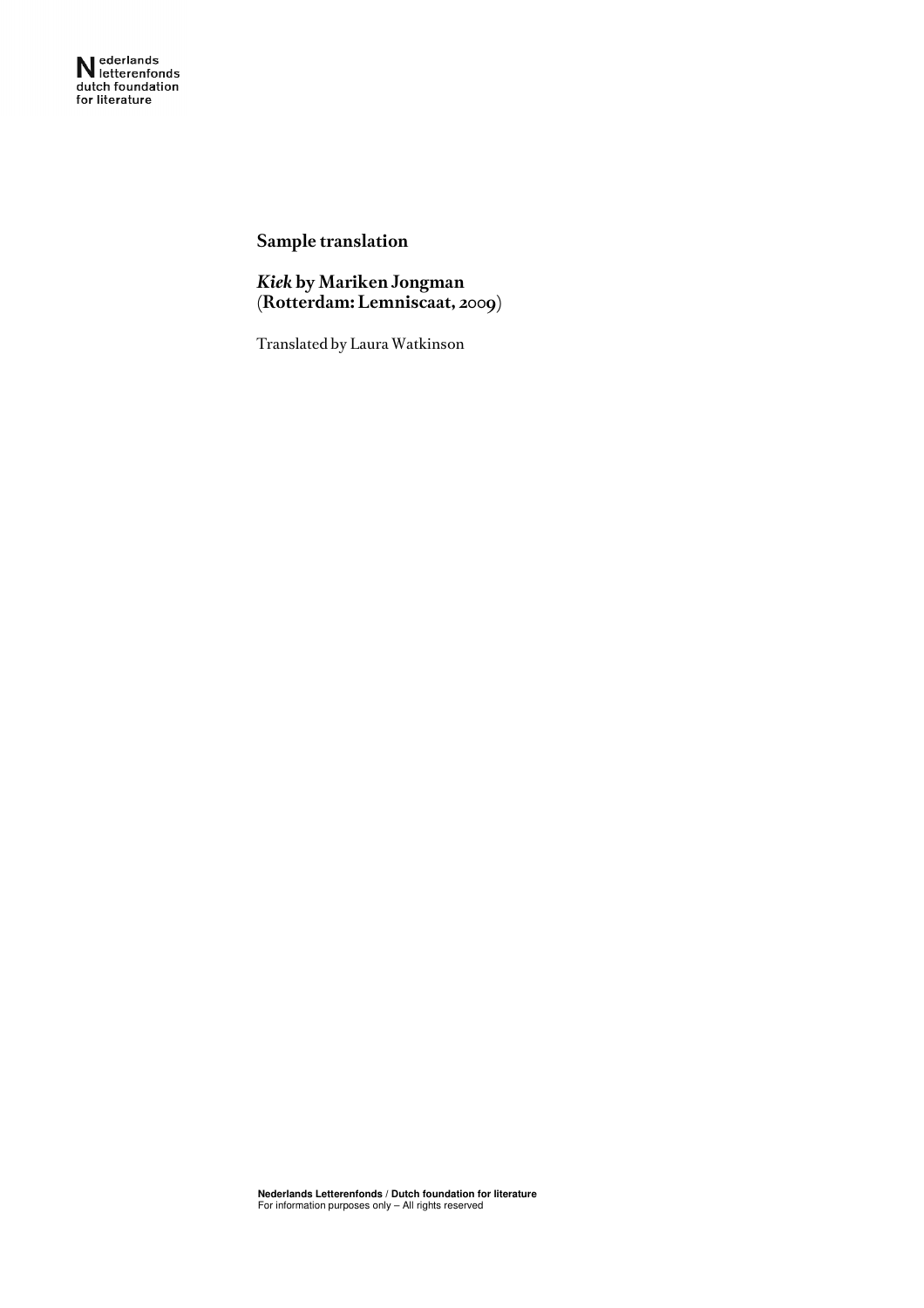## **pages 62–83**

Wieger slurped down the first gulp of his beer.

'Ah,' he sighed. 'That's the head gone.'

'I'd prefer to keep my head on,' I answered.

Wieger laughed. 'Not much chance of that, not with Yvonne.' He took another swig. 'Does she know what you're up to? That portrait of your dad?'

'No. And I don't want her to find out about it either. It's none of her business.'

'I won't tell her a thing. You can count on me.'

'Oh. Not a thing? Not one single little thing?'

'What do you mean, not a thing?'

'Well, you know, like, maybe there are certain things you don't need to mention.' 'Such as?'

'Well, such as me lying about where I spent the night. Or about going to Tombstone. And maybe the break-in stuff isn't strictly necessary either. I mean, maybe she doesn't need to know about it. You know, what good would it do her if she found out?'

Wieger looked at me. His eyes were laughing, even though his mouth looked serious. 'Nice try, Kikicat.'

It was good to be together again. Just the two of us.

Since the little gnomes had come along, having a conversation with Wieger hadn't been so easy. Mum said that was only to be expected – kiddies suck up all of your attention. I thought 'suck' was the right word. Just like aliens, sucking you dry from the inside and eating you all up, but you don't realise until it's too late and you're just an empty shell.

'But you can put that idea right out of your head. I'm going to tell her.' 'But she'll kill me! You know what she's like.'

'You should've thought of that sooner. Before you started breaking and entering.'

'Would you rather we'd just frozen to death, out there on the street?'

'You could have stayed with me. There are always other options, Kikicat. You make your own choices and so you have to face the consequences yourself too.'

'But I'm not making the choice for you to tell Yvonne. You're doing that!' I shouted, a bit too loudly. The two men at the bar looked in our direction. The slumping guy didn't. Maybe he was asleep.

Wieger turned around. 'Teenage daughters,' he said to the men. 'Every parent's nightmare.'

'Shut your mouth,' I growled at him.

'They manage to turn everything to their advantage,' he went on. 'They always know best.'

'Well, there are worse things in life,' one of the two men said.

'Like what?' asked the other.

'Being on a plane and the plane crashing. That's worse.'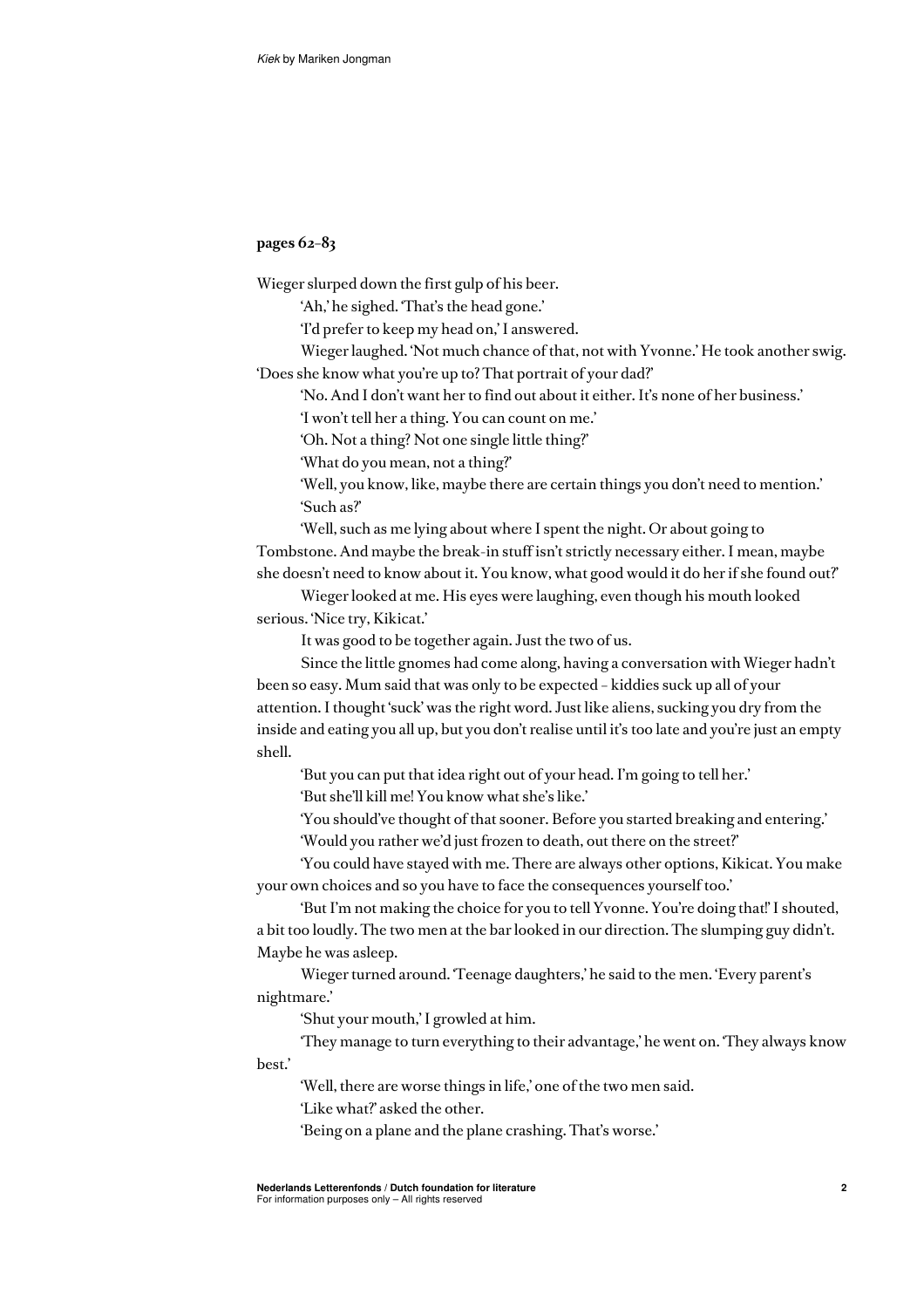'Yeah, that's worse,' agreed the other man.

The men didn't laugh, but Wieger did. Then he looked at me again. 'Well, they *think* they always know best anyway.'

He took a swig of his beer.

'You're better off with babies then,' I answered. 'At least they're good and do as they're told.'

Wieger almost choked on his beer. 'You must be joking. Babies are much worse! They're tyrants. Dictators.'

'Draw a little moustache on them and you've got your own mini-dictator.'

'Exactly. No, seriously, having little ones is more trouble than I thought. It's wonderful, but it's hard work. I thought children were always four years old when you got them.'

I was. I was four years old. When he got me.

'We're-going-we're-going-we're-going!' Lottie and I sang, holding each other by the arms and jumping up and down on her bed. Timing it so we bumped into each other. What that bed really needed was a good old bouncing, I thought. And unfortunately I said it out loud too, so we soon ended up in a giggling heap on the floor beside the bed.

Saturday was getting closer. The big day. Silly Billy Hardbums day. Our very first real concert, except for school stuff.

'I've got a bad feeling about this,' my mum said on Wednesday.

'I'd rather you didn't go,' she said on Thursday.

'You're staying here,' she said on Friday.

It wasn't looking good. The only thing to do was play my trump card. 'Well, at least Nan and Granddad will be pleased I'm not allowed to go. So they'll have their way. Maybe I'll pop round to visit them tomorrow. Instead of going to the concert.'

Silence fell. 'Not allowed to go? Not allowed? That's a bit strong. I just want you to get back here at a decent time. And you have to send me regular texts, so I know everything's okay.'

'Fine, no problem.'

'And you have to promise to bike there with other people, not on your own.'

'I promise.'

'And not just with Lottie either, eh? In a group.'

'Promise.'

'And otherwise you call me and I'll come and pick you up.'

'Yep, fine.'

Then silence. Mum stared into the middle distance. It was done. I had my way. But still I felt as though I should say something else.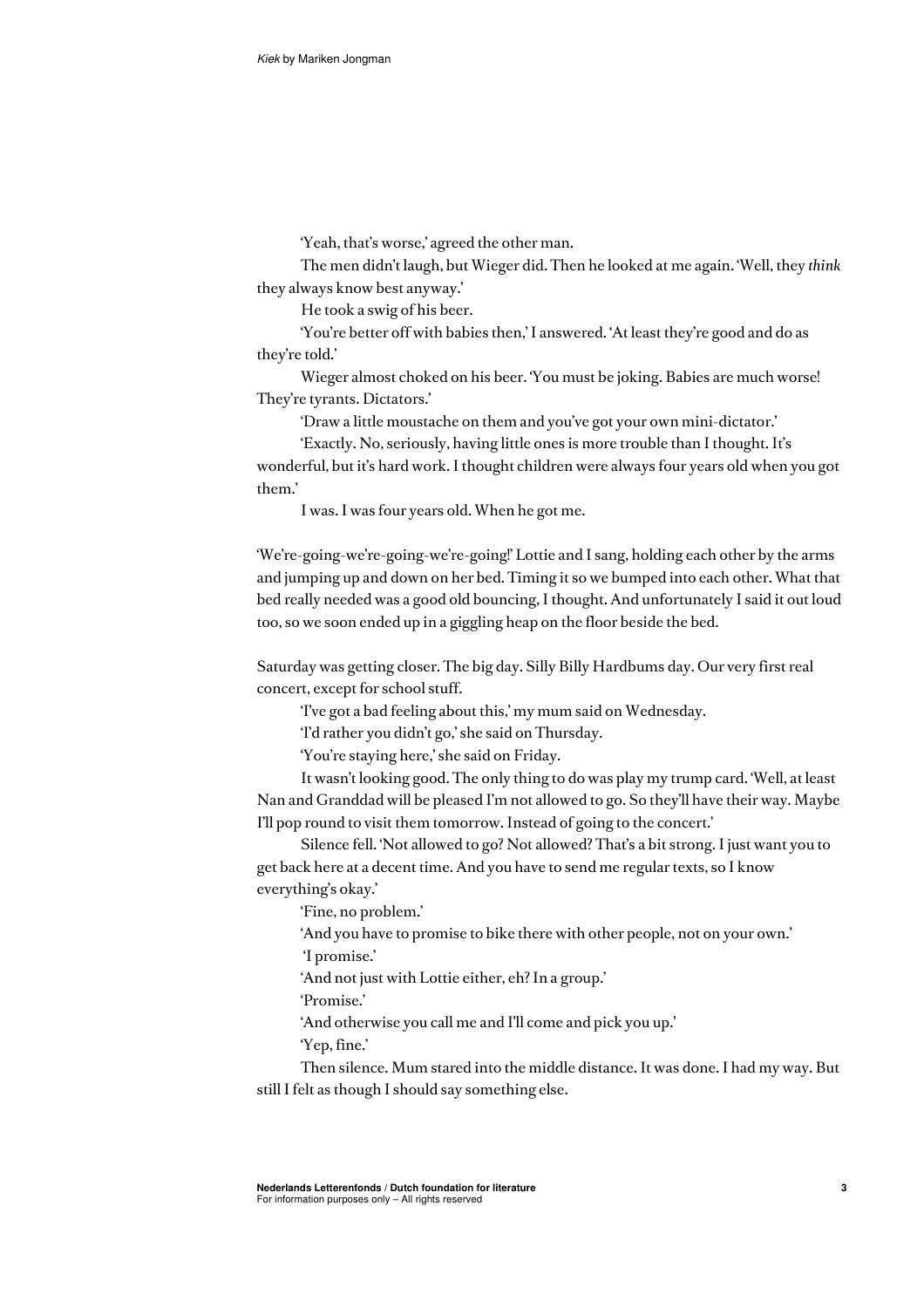'I'm not going to get up to anything silly, you know. Don't worry. Nan and Granddad...'

'What about Nan and Granddad?'

'Nothing, they're just so... I don't know, suspicious.'

Mum sighed. 'You just try imagining what it's like growing up there. With those people.'

'It sounds like a real pain, never being allowed to do anything.'

She stared ahead again. 'Mm. I'm just happy you can be yourself, Kiki. It's

important, being yourself. You're lucky you can just be yourself, eh?'

I nodded. No idea how I could be anyone else.

We'd been waiting at the school gates for twenty minutes. My nose had turned into an ice cube. My feet were frozen. So were my hands.

'Come on, let's go,' Lottie said. 'He's not coming now, no way.'

Was it my imagination or did my lips really make a cracking sound when I pulled them apart?

'But *why* not? I don't get it. Don't. Get. I mean...' I racked my brains for words to express it more forcefully, but still couldn't come up with anything better than, 'I don't get it. Why'd he stand me up?'

Lottie slapped her cheeks, probably hoping to bring a bit of life back into them. 'Maybe he's a stand-up bassist. Boom boom. Nah, he's just an airhead.'

That was of course the most logical explanation. 'Yeah, an air-guitar head, that's what he is,' I said.

'Got that right!'

'Don't need him, do we?'

'Nope. Come on, we're going.'

Lottie jumped onto her bike. So did I.

We tore off as though pursued by a gang of polar bears. I hoped that the unpleasant thoughts would blow right out of my mind, but they appeared to be frozen solid.

*Did you really think he wanted to go to a gig with you? That he'd ask you of all people? You? Kiki? Yeah, right, you sad cow.* 

Before long we were outside the old glassworks. The building was big, old and a bit ominous-looking. It looked as though it might collapse at any moment. But worse than that, it looked as though it was packed with people who all had a special something in common: their contempt for a girl called Kiki. *Ha ha, did she really think you'd go with her, Jurg? Bwa ha ha! She must be out of her mind! Hope she still turns up, so we can all have a laugh at her!* 

'Maybe we'd better just go home,' I said.

'Are you mad?' Lottie shouted. 'After all we've been through? I'm going in and so are you, even if I have to drag you in there by the frozen ears.'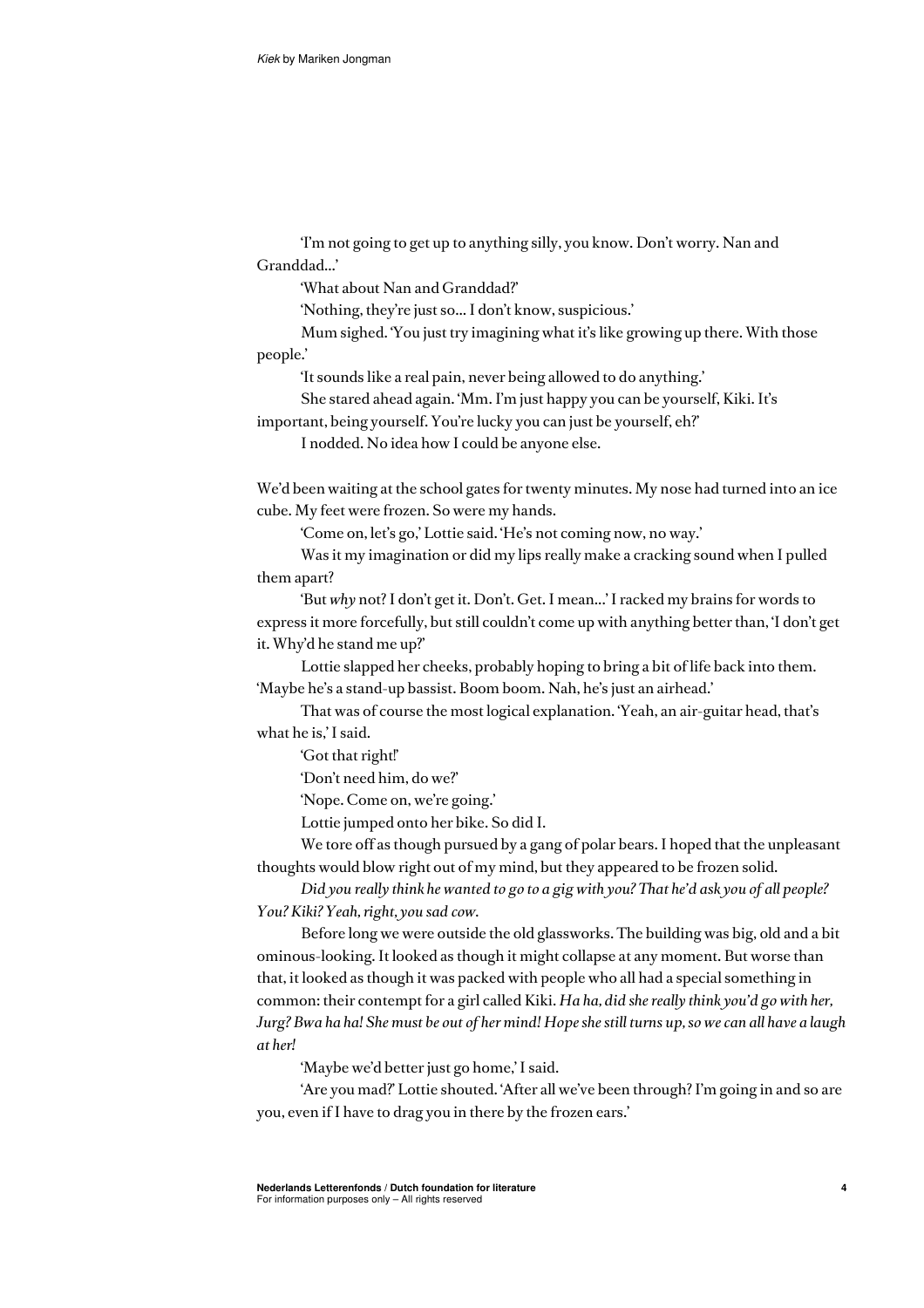'Two peeps, that'll be six shiny coins,' the boy said. He was sitting in the entrance, behind a table with a tin of money on it. His hair hung in loose strands around his face.

'They've already started,' he said. Stating the obvious; the decibels were blasting our eardrums even out here.

'Is that right?' Lottie said. 'Then you'll let us in for free, won't you?'

The boy looked a bit uncertain. 'Erm... nooo, that's... erm... no, we don't do that.'

'But we're going to interview the band,' I said.

'Can I see your press pass then?'

'I don't have one yet. It's for the school newspaper.' The school newspaper. I made that up on the spot.

'But it's going to be on the internet too,' Lottie said. Also made up on the spot. 'And who knows where else it's going to end up? It's good advertising for you too, for the Halls of Valhalla.'

'Show me your notebook then.'

I took my list of questions and my Dictaphone out of my bag. The boy on the cash desk looked impressed. 'Oh... well... fine then. Just go on through.'

We walked down the long corridor, following the sound of the music, with huge grins on our faces, but straight, dignified backs that gave nothing away. We opened the swing doors. The grin disappeared from my face. There was Jurg. And he obviously wasn't pleased to see me.

'Shame it's thawing.' Wieger looked outside. It was drizzling. 'If it had stayed freezing, we could have gone skating soon, on real ice.'

Skating was good fun. Even though I wasn't that keen on the cold. Wieger had taught me to skate. Using a chair for support at first. Then holding his hand and gradually letting go. Skating was difficult and I was scared of falling, but I wanted to be good at it, for him.

'It doesn't matter if you fall, Kikicat,' he said. 'If you fall, you just get back up.' 'But it hurts.'

'Not for long. Don't be scared. You can do it.'

I was scared though. And I kept falling over too, again and again. And he picked me back up. He was right; the pain wasn't too bad and it didn't last for long. Especially when we had hot chocolate with squirty cream afterwards.

Wieger waved at the barmaid and pointed at his empty glass.

'It's an old tradition where I come from,' he said to her, when she arrived at the table with a fresh beer. 'Sunday morning, after church, a couple of beers.'

'We haven't been to church though,' I said. 'We've just come from the police station. I got picked up by the police.' If Wieger could show us up, then so could I.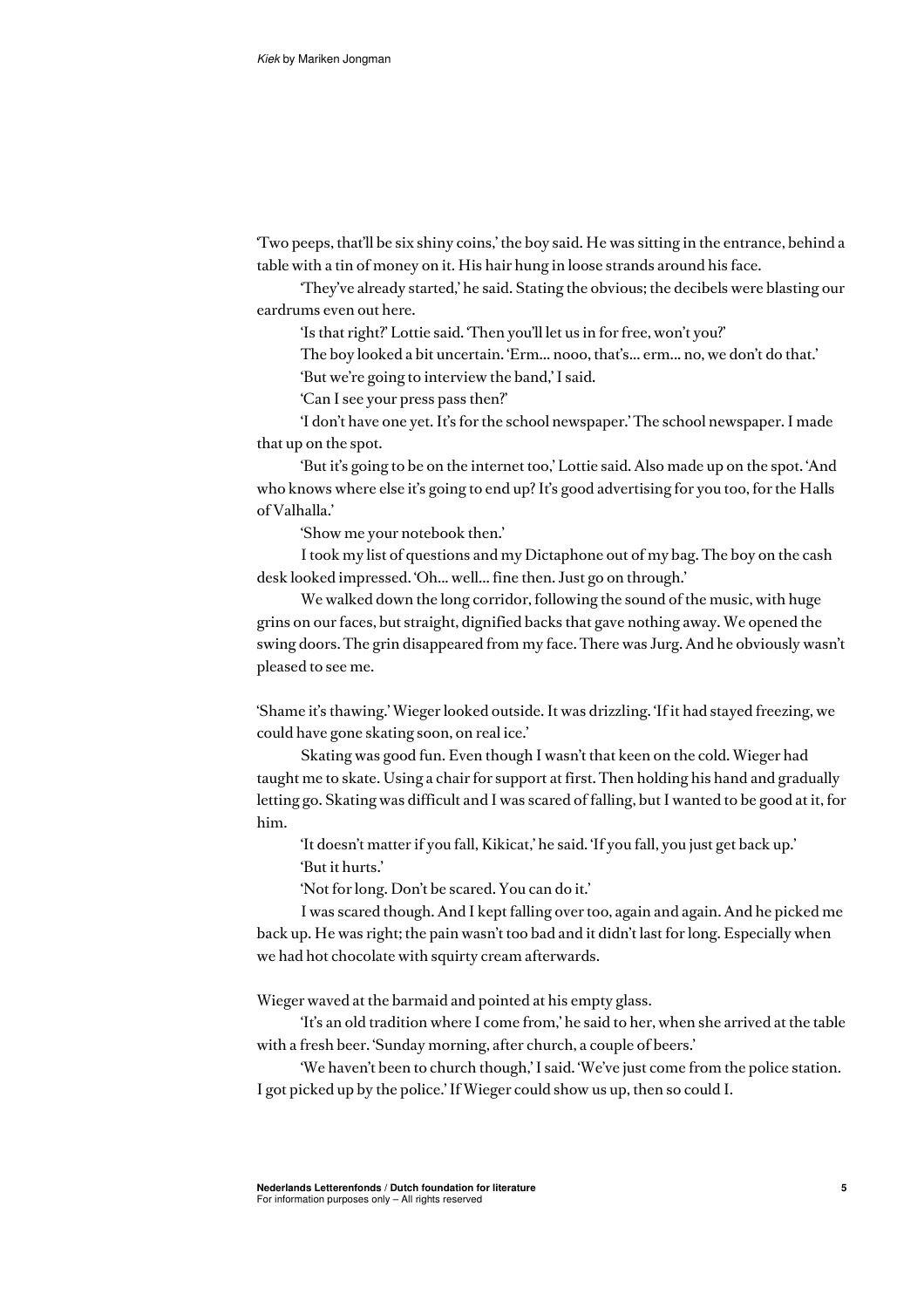The barmaid gave me a sympathetic nod, as though everyone gets picked up by the police at some time or other. Wieger didn't appear to have heard me. He was looking at the barmaid. His eyes followed her as she walked away. 'What a wonderful rear view,' he said. He was easily distracted. I'd gone round to visit him a while before, in the hope of getting some information out of him about my biological father. He didn't know anything, of course, but you could never be sure. Maybe, somehow or other, he actually did know something, perhaps without even knowing that he knew it.

Wieger was spoonfeeding Anna; Sara was breastfeeding Suzie.

'Did Mum ever tell you anything about my father?' I asked. I was leaning backwards on my chair, propping myself up against the dining table with my feet.

'Your father?' Wieger said. 'Open up.'

Anna's lips parted slightly.

'The man who... made me,' I said. 'The bass guitarist.'

'Good girl, that's right! I don't know...'

'You must have asked Mum about it at some point though. You know, like, hey Yvonne, by the way, who *is* Kiki's biological father?'

'Hm...' He scraped some of the food from around Anna's mouth with the empty spoon.

'Everyone has a biological father, don't they?' I was wobbling perilously close to the point of crashing backwards. 'Or did you think I just came tumbling out of the sky?'

'Yep, out of the sky. Like a little angel. Come on, sweetie, open wide!' Wieger pushed another spoonful into her mouth. Half of it got stuck around the entrance.

'Do you want a go?' he asked me. He held the spoon out invitingly, with a nod at Anna, who looked really gruesome, with that red smeared all over her face, as if she'd just torn apart some defenceless prey.

I didn't react. 'Did she really never, ever say anything about it at all?'

Another spoonful. 'Why do you suddenly want to know? Yeees, that's right, Anna banana, my little beetroot bandit!'

'I just do. And it's not suddenly. I want to know now because I want to know now. Not sooner. Not later. Now.'

'Oh, oh, oh, aren't you a mucky little monkey? Eh, what did you say, Kiki?'

'Kiki,' Sara interrupted, 'maybe now's not the best time for that kind of question. You're not going to get much out of him at feeding time.'

No, that much was obvious. But what kind of time would be good then? Maybe I should just fall over backwards, chair and all, and frighten the life out of him. Serve him right. Then I realised that his punishment would be more painful for me. And at that moment I fell.

'Hey, Kiki, keep the noise down,' Wieger said. 'Ouch, have you hurt yourself?' Sara asked.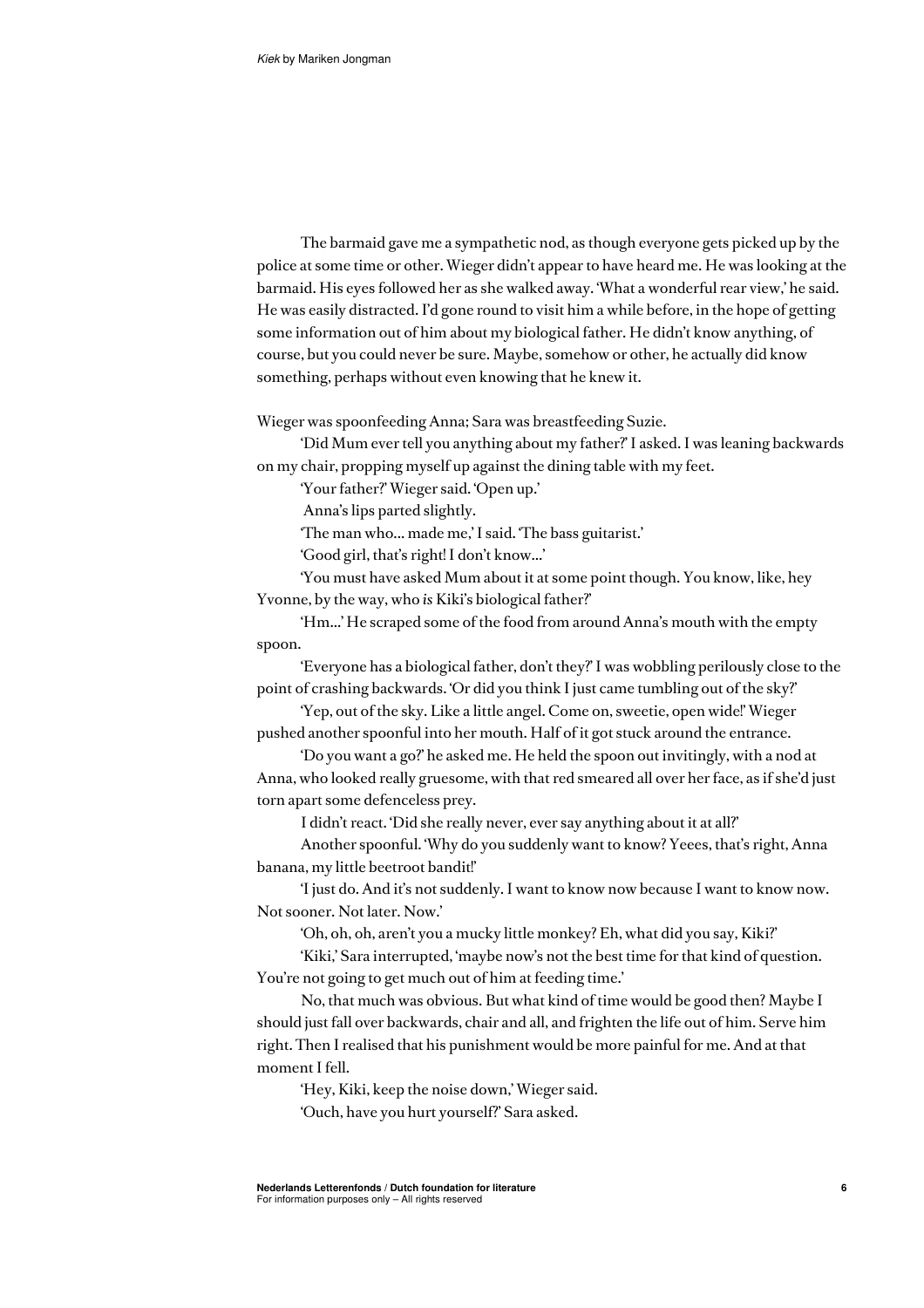I picked myself up, and the chair too, took a celebrity magazine from the floor and started reading. It was hard to concentrate on the famous people and their problems. Partly because of all the baby babbling – coming from Wieger, I mean, not the gnomes – and partly because I couldn't care less about them. Page after page, going on and on about actors, TV presenters, pop stars, you just name it, and not one single word about bass guitarists. Don't they matter too? Don't they have any problems?

Lottie screamed in my ear. 'Sven's here too, wow.'

The room was smaller than I'd expected. And less crowded. There was a sour smell in the air. Music thudded out of huge speakers on either side of the stage.

'Jurg's over there,' I shouted. 'He's pretending he can't see me.'

'What do you mean, "pretending"?' Lottie shouted back. 'He's got his back to you. He really can't see you.'

'I can tell just by looking at his back,' I yelled.

'I'm going to go over there,' Lottie shouted. 'And ask him why he didn't turn up.'

I grabbed her coat and pulled her back. 'Nooooo! Not Jurg!!!' Then the music stopped.

Of course it did, right at that precise moment. Every face in the room turned to look in my direction. And of course I was looking right at Jurg and he was looking right back at me.

I turned around, closed my eyes and thought very hard about Jupiter. *Jupiter, Jupiter, Jupiter*. I thought very hard about Jupiter, because I know that when you're on Jupiter, a little thing like this doesn't seem that bad at all. Then it's just one of those crazy little things, down on that crazy little planet. And from that distance you can clearly see that the globe is still spinning around as normal and not falling apart.

But it didn't help. I wasn't on Jupiter. I was here, everyone could see me and the world was in fact falling apart. It all took perhaps just a second, before the applause started and a new song began, but that second appeared to stretch out, in a sort of gloopy slow motion. Is it possible to stretch time, like chewing gum, until it's just a thin little thread?

I took a deep breath. Breathing – I'd forgotten all about that for a moment. Okay, forget about Jurg and his mates. What's done is done. What did it matter anyway? I didn't need anything from him, did I? Just his nose. And I already had that. Oh yes, and his personality traits. Well, I knew one of them now.

I took a look at the bass guitarist from the Silly Billy Hardbums. A new piece of dad. His mouth was hanging open and his bottom lip twitched along with the movements of his fingers. Oh no, I'd only just realised I wasn't going to get any help from Jurg. I was going to have to tackle him on my own. Well, with Lottie, but I'd have to do the talking. I'd have to ask him for the interview myself. And he was one scary-looking bassist.

The longer I looked, the scarier he got.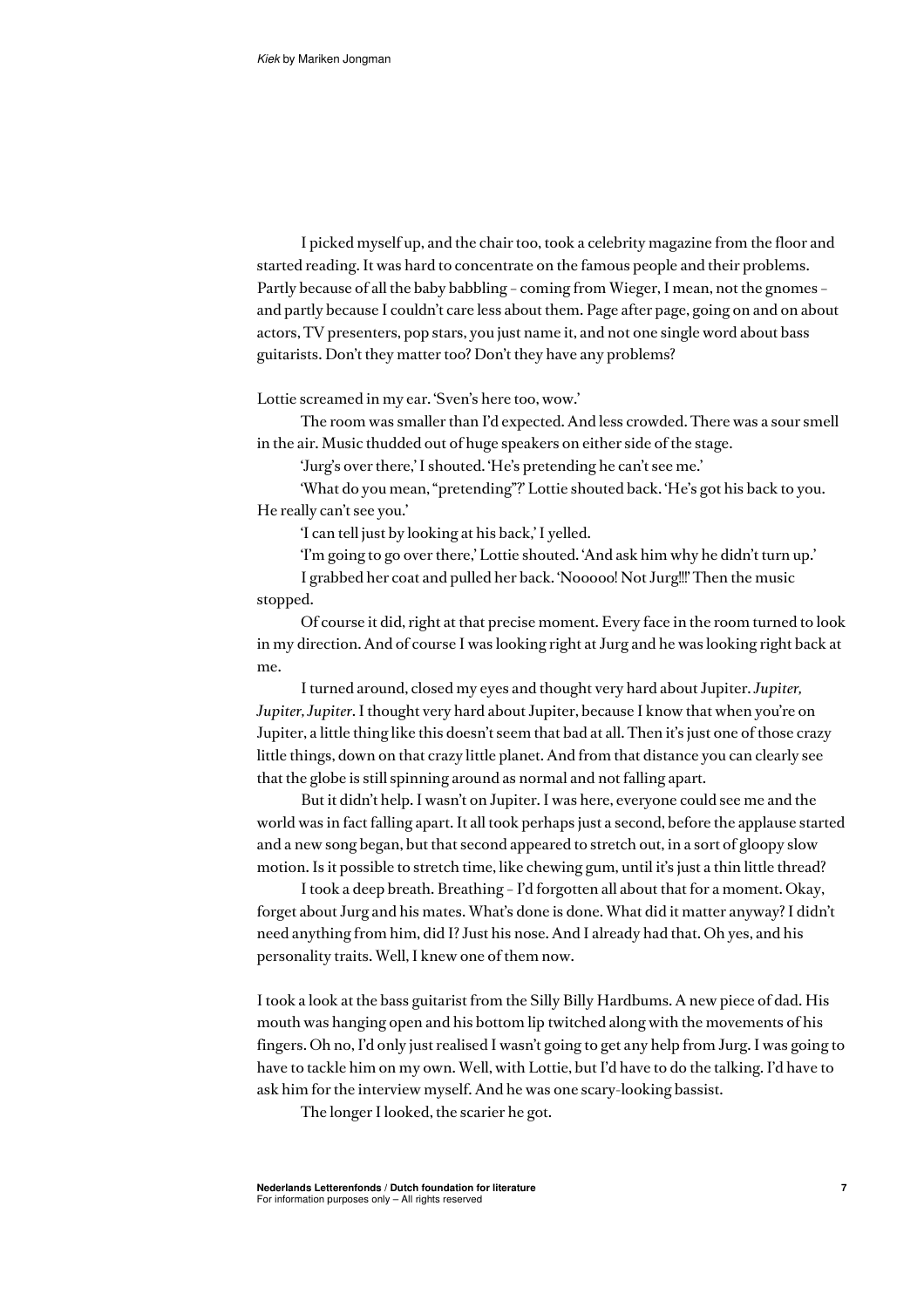'He looks like his instrument,' Lottie yelled. She had her sketchbook in her hand. I saw she'd already done some quick sketches of his gaping mouth.

I pulled a 'huh?' face.

'He's all long and stretched out too! Like his bass. Two of a kind!'

She was right. The bassist was tall, with long limbs and long fingers. His bass guitar looked too small for him, like it didn't fit him properly. It was hanging down so low, almost down to his knees, that he hardly had to bend his right arm at all.

'But I don't want that drippy gob,' I shouted in her ear, pointing at the sketchbook. 'Whaaaat? Slippy knob?'

'No! Drippy. Gob! Oh...' Hey, Jurg wasn't standing in the same spot now. The others were still there though. Where was he? I scanned the room. Must have gone to the loo. Suddenly I was looking right into his face. And he was looking right into mine. I quickly looked straight ahead instead. Oh, ugh, why did I look over at him? Bet he thought I was looking for him or something. Maybe he actually thought I... The music stopped. 'See yaaaa!' the Silly Billy Hardbums singer roared into the microphone. Someone turned up the lights.

'We saved on the entrance money,' Lottie said. 'Shall we get some drinks?'

We walked over to the bar. With a face that could have taught Siberian temperatures a thing or two, I marched past Jurg. He must have been thinking *all sorts*. Well, he could think whatever he liked about me. If he was going to act as though I didn't exist, then he didn't exist for me either. He was air. Less than air. He was a vacuum.

The concert was over. We were standing in the dressing room, which was about the same size as the main hall. Lottie had just shoved me in there, but then I don't think I'd have gone through that door without a little force.

I took another deep breath and looked around. Most of the space was full of old junk, like the crammed storeroom of a second-hand shop. The less packed part of the room just had a few tables and chairs, with members of the band slumped on or around them, and clothes and instruments strewn all over the place.

'Hey, look,' the drummer said apathetically. 'Girls.'

'Finally! Groupies,' said the guitarist/singer. He'd taken off his shirt, which he'd knotted around his head during the second half of the gig. His chest was still bare.

'Yeah, that's what it's all about' the bassist said.

'Hm. A bit young maybe.' The drummer, who had been slumped on a chair, sat up straight.

'Is one of you Mimi?' the bassist asked.

'No,' I said.

'Oh. Some girl called Mimi was supposed to be coming, to do an interview.'

'Kiki,' Lottie said. She pushed me forward. 'This is Kiki. She's here to interview you.'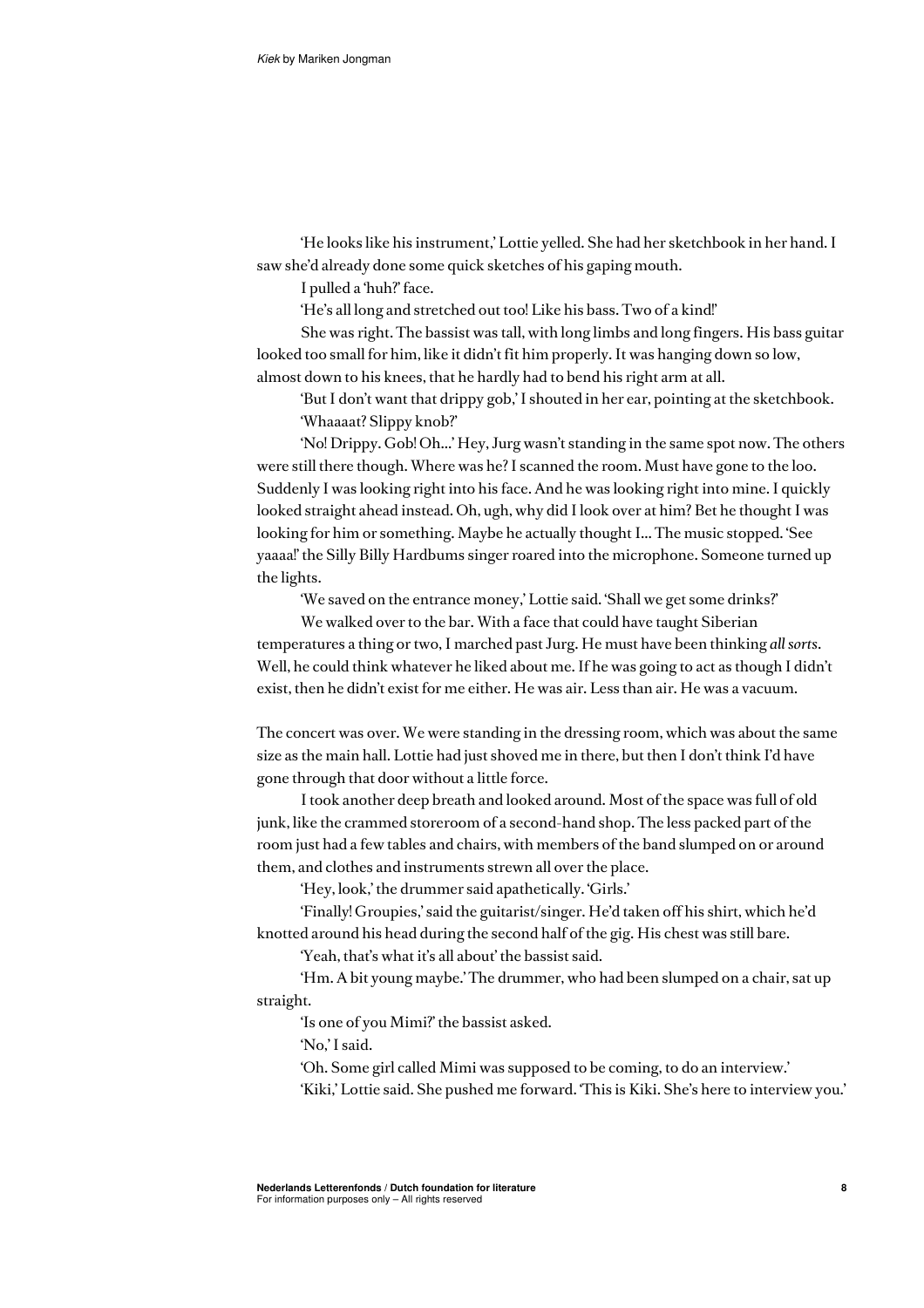Jurg had obviously said my name was Mimi. Lame. Or even worse: maybe he really thought my name was Mimi. He'd just forgotten.

'Oh, right. Kiki, could be, Mimi, Mimi, Kiki. What about her?'

'That's Lottie. She's doing the pictures.'

'I'll just take a few photos,' Lottie said. 'Then I'll be off.'

Now that I was actually talking to the bassist, I thought he was less scary than when he was on stage. More ordinary. I didn't mind so much about Lottie wanting to dash off now. She'd got talking to Sven and she wanted to talk some more. Not just talk either.

I picked at the candle wax on the table.

'My head's thumping a bit,' I said.

'Well, that's what you get,' Wieger said. 'You had a good night though, didn't you?' 'Oh, yeah.'

'So what did you get up to?'

'You know, this and that. All sorts.'

Even though my head was thumping, my brain wasn't feeling quite as hazy as it had been earlier that morning. I wanted to make a list of all the details about last night. But I didn't have a pen. Wait a second though... I reached into my back pocket. Yes, it was true. I'd taken the pencil and put it in my pocket. I pulled it out.

'I stole a police pencil.'

'Good girl,' Wieger said. 'That'll teach them.'

We laughed.

I was glad I'd got them to call Wieger. Strange I hadn't thought of it immediately. Wieger always sticks up for me. Especially about small things, things that don't seem so important, but actually are. You feel stronger when there's someone there to stick up for you.

Like Granddad's last birthday when Wieger was still around. Just another of those little things.

I'd been given a slice of cake and I was eating it straight from the plate.

'Forks were invented for a reason, Kiki,' Nan said. 'You're supposed to use them.' 'But why?' I asked, still chomping away. 'There are loads of things you can eat

perfectly well without a fork. Look.' I took another bite of the cake.

'Manners. That's why. Watch this.' Nan picked up her fork and broke off a small piece of cake. 'It looks nicer for other people if you eat like this instead of behaving like a wild animal gobbling down its prey.'

She lifted the fork, daintily popped the cake into her mouth and started chewing. If there had been any wild animals in the room, they'd have been very impressed.

'It's healthier too,' said Granddad. 'Otherwise you just bolt it down. With a fork you automatically eat more slowly.'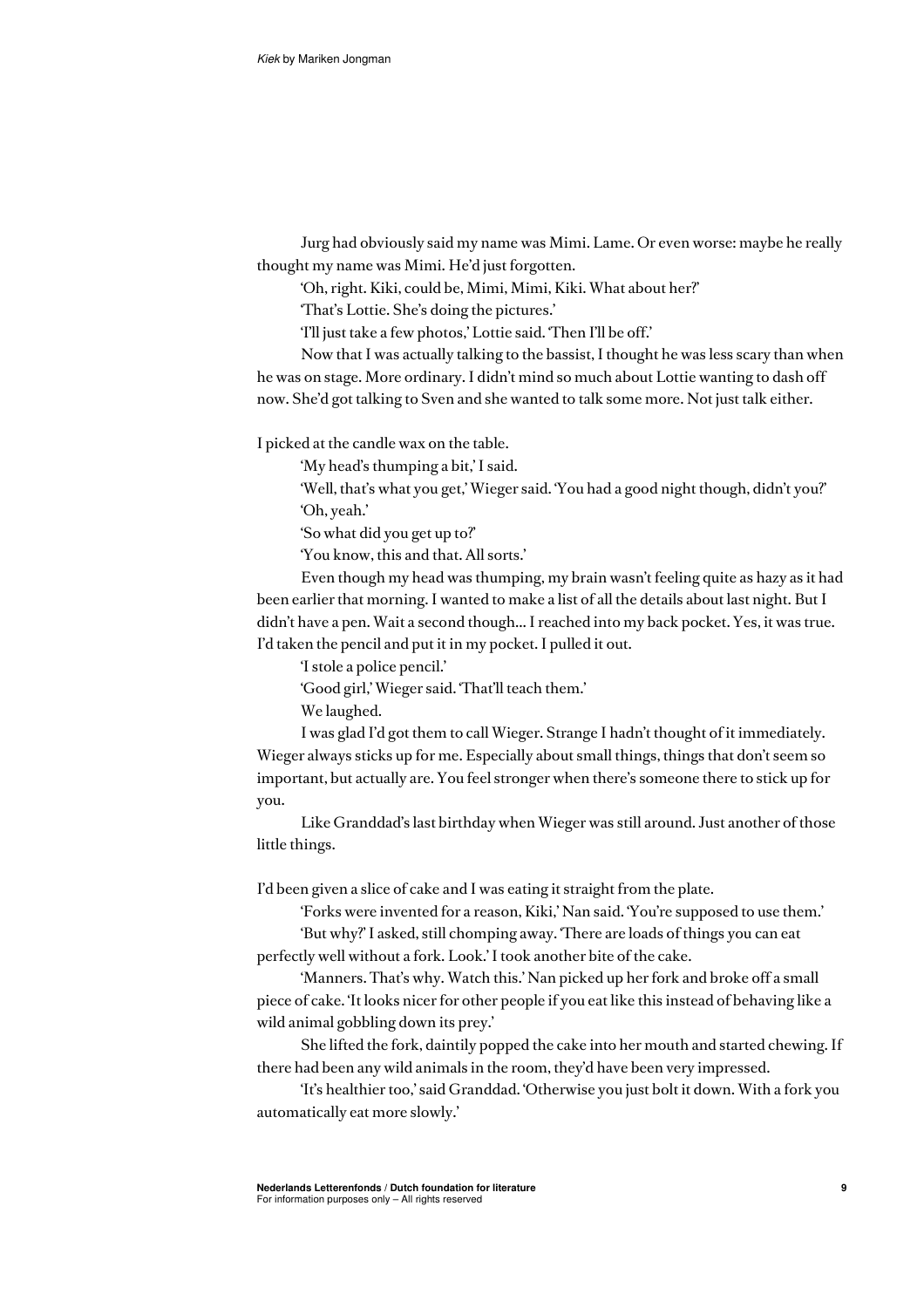I suppressed the urge to see if I could bolt it down with a fork too. I was pretty certain I could.

'This isn't the Stone Age, Kiki,' Nan said. 'Although I sometimes have my doubts, the way some people these days...' A shrug of the shoulders replaced the rest of the sentence.

'Yeah,' I said, nodding away as I chewed and swallowed. 'I saw something really strange the other day. There was this man and he was washing his hands really carefully before he started eating.'

'Yes, that's pretty strange nowadays,' Nan said.

'But then he started eating with a knife and fork!'

Nan and Granddad looked at me with raised eyebrows.

'Yes, and what's strange about that?' Granddad asked. 'It's just hygienic, isn't it?' 'But if you eat with a knife and fork, you don't touch your food with your hands at

all. So why do you have to wash them then? If you're going to eat with your hands then you should wash them. That makes more sense, doesn't it?'

I'll never forget Wieger's booming laugh. 'Kiki, you're absolutely right,' he whooped. 'There's no arguing with that. I'm never going to wash my hands before eating ever again!'

He gave Mum a grin. She flashed him an angry look in return.

'It's perfect common sense,' I said.

But some people aren't very receptive to common sense, no matter how hard you hit them around the head with it. Nan was one of those people. It was nonsense, she said, and she wouldn't budge. I had to use my fork. For the sake of good manners and hygiene. But I wouldn't have cared if she'd made me use ten forks. Because Wieger winked at me. And I felt all velvety warm inside. I'd said something clever and the feeling made me glow for hours afterwards.

I was standing with Joris at the bar. That was his name, the long, stretched-out bassist from the Silly Billy Hardbums. Joris had a whole pile of drink tokens and he got me a Coke. The interview had gone well. I'd found out loads about bass guitars and about the personal traits of bassists.

Joris reckoned that bassists weren't less popular with girls as such. It's just that the singer always gets the most attention. The instrument doesn't have that much to do with it. Singing is what attracts the girls. So, I asked him, if everyone sang the same amount, would they all get equal amounts of attention? Yes, he said, that was right. So I asked him why they didn't do that then. That'd be fairer, wouldn't it? He said he couldn't inflict that on the world; the world already had enough problems without him starting to sing.

So, a good personality trait for Joris was that he was funny. I didn't have any annoying personality traits for him yet.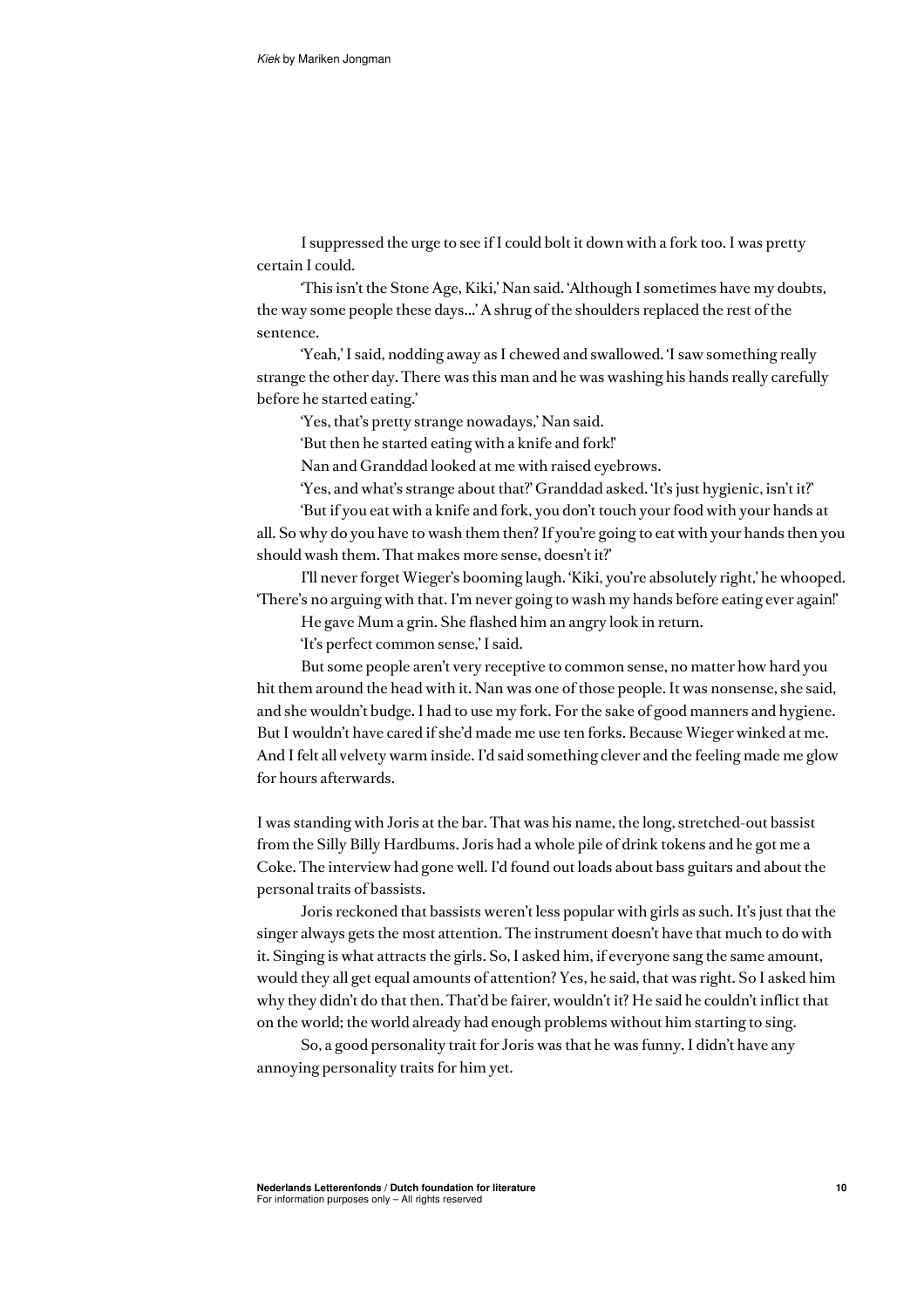Lottie was standing nearby, talking to Sven. She was laughing and tossing her hair back. She and Sven were about the same height, but she was gazing up at him, because she'd shifted her weight onto one leg and was standing there with her hand on her hip. She looked like a bit of a poseur, actually.

Jurg came over. He took a quick look at me, then looked at Joris. He gave him a punch on the shoulder. 'Well played, man!'

'Yeah, it went well. Except for "Bums All Over the Place". I was way off the beat there for a bit, eh?'

'Didn't notice a thing, man.'

'I completely lost it. It's that chord sequence, I think. Dead tricky. But it could've been Patrick, might have been him who was out, not me.'

'Yeah, maybe. Know what you mean. Sometimes you just can't tell.'

I was standing there with them. They let me just stand there with them. They were having important discussions about 'chord sequences', 'Patrick' and being 'off the beat' and I was part of it all. Everyone who saw us standing there would think: that girl's one of them. I looked at Lottie. Or rather, at the place where she'd been standing just a moment ago and which was now empty. Where was she? She'd better get back here before it was time to go. What time was it anyway?

I really didn't want to think about my mum. There I was, being part of everything, belonging, with real people and real life, and I wasn't ready to leave any time soon.

Maybe send her a quick text, to say that things hadn't finished yet. Hm, I really should have sent her some texts earlier. But when you've started living real life, you don't feel like bothering about your mum.

I looked for my phone. Gone. I squatted down and tipped the contents of my bag over the floor. Still no phone. Help, I'd promised to send my mum regular texts and I hadn't even sent her a single one yet. Wait, it was still in the dressing room. It rang during the interview, so I stuffed it between the cushions on the sofa.

I pulled my phone out from between the cushions. Eighteen missed calls. Of course I hadn't heard anything during the gig. I banged out a text like a girl possessed: ALL OK. B BK SN. GIG RAN L8. Phew.

I walked back to the bar. The drummer came to stand with us.

'Hey, Patrick,' Jurg said. 'Good gig, man.'

'Yeah, it was great,' Patrick said. 'I really went for it. Pfff, think I must have lost a bit of weight up there.'

I took a swig of my Coke and looked at Patrick. He didn't look as though he had any flab to spare. He was all muscles and sinews, without an ounce of fat.

Then I looked at Jurg. He was acting completely normal, as if he hadn't left me standing there waiting for him for ages at temperatures of minus forty. I could always ask him of course. 'Where were you?' Well, in theory anyway, but there was no way I'd ask him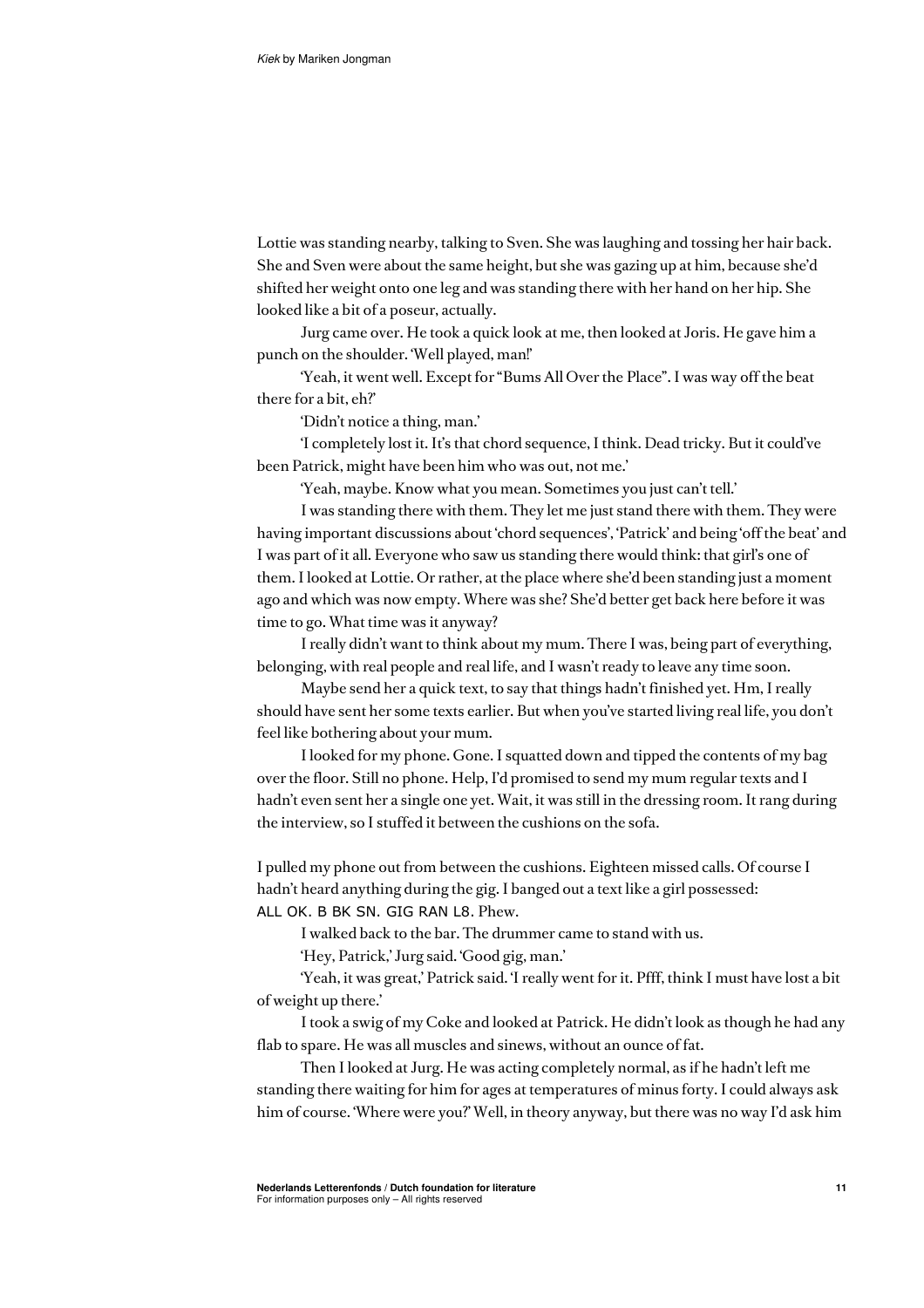```
for real. I'd look like a complete loser, because it'd mean admitting that I'd really thought 
he'd come. And that'd mean admitting I was a silly, naive cow who would fall for anything , 
who believed whatever boys said. And it was so obvious that he hadn't meant it. He wasn't 
even vaguely interested in me. Even now, he was just talking to Joris and Patrick. I wasn't 
one of them at all. I just happened to be standing there, like a spare part. Maybe I should 
go and look for Lottie. Maybe we should think about heading home. Maybe we should – 
       Out of the corner of my eye I saw something hurtle through the swing doors. What
```
was it? I turned my head. My mum. She stood there, like a wild bull in the arena. And I was the red rag.

I had to push on with my Win-Over-Wieger campaign.

I hadn't made much progress as yet. I took the last swig of my hot chocolate.

'I don't want Mum to murder me. She's already mad at me for something else. If she finds out about this, I'm done for. Might as well just emigrate.'

'What did you do?'

'Nothing. I just went to a concert. By my dad's mouth. She thought I stayed out too late and I didn't send any texts. So she lost it.'

'She was probably just worried about you.'

'Yeah, probably, but why can't you be worried and still keep your cool? She just totally kicks off and starts making such a fuss that you want to die.'

He knew exactly what I was talking about. He knew Mum.

'Okay. But why didn't you just send her a text?'

'Oh, I just forgot. Would you want to keep sending your mum text messages while you were out living life and being free?'

That was a good answer, because I knew how much Wieger loved his freedom.

'No, but I'm fifty-three and you're fourteen. That's a bit of a difference, eh?'

'She wants to chain me up. And chains aren't nice.'

'No. But sometimes you have to put a leash on a dog. Because you can't trust them not to do something silly. Just like fourteen-year-old girls.'

'You can trust me. I don't do silly things. Not usually anyway.'

'Or because they don't always know what's good for them. That's why parents were invented.'

So Wieger was going to play the responsible parent, was he? Fine, if that's how he wanted it, I'd play along.

'Is that right?' I said, all smiles. 'Well, as a fourteen-year-old girl, I can tell you one thing that's not good for you. Drinking and driving.' I nodded at his beer. 'We're going back on the moped, aren't we? Well then.'

Wieger looked at me. For a moment he didn't seem to know what to say. Then he leant forward and took a swig of his beer.

'Two's okay,' he said. 'Just two. Nothing wrong with that.'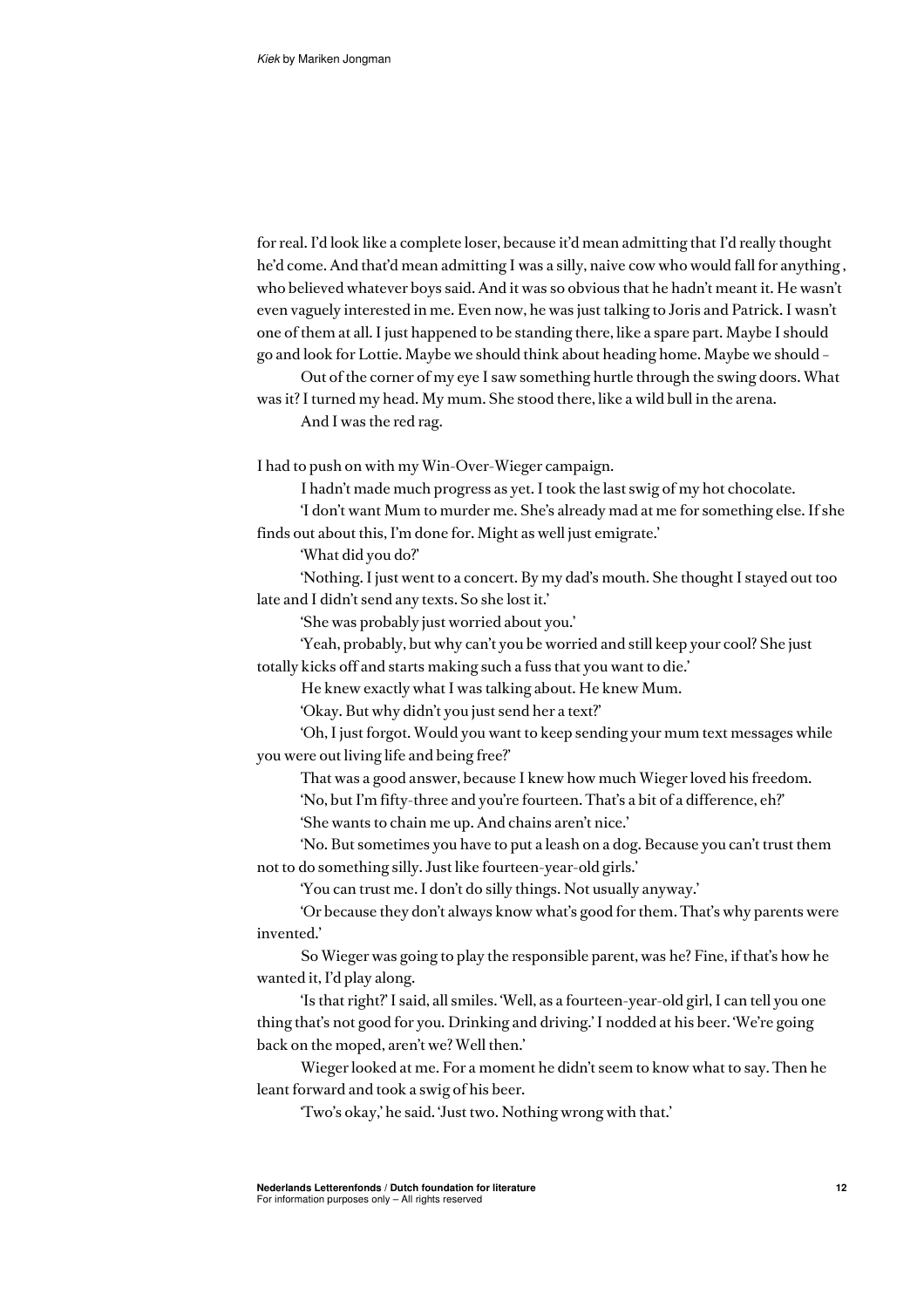'But you're not setting the best example for untrustworthy fourteen-year-old girls, are you?'

Suddenly the slumped barfly sat upright. He turned around and said: 'She's got a point, mate.'

'Bugger off!' Wieger shouted across the bar. 'I'm just enjoying a drink. Mind your own business.'

He downed the rest of his beer, then turned to me and said, 'We'll walk back if you're that worried about it.'

I was right; the barfly agreed with me. But it didn't do me the slightest bit of good.

I was on the wrong track. Stupid of me. I shouldn't be attacking Wieger. I should be gently working on him. He knew exactly what my mum was like and I had to use that to my advantage.

'I just don't want her to start interfering,' I said quietly. 'She'll make a mess of everything. You mustn't tell her about the portrait. That's mine. Just mine. It's my dad,' I said, bashing the edge of a beer mat on the tabletop. Mine, mine, mine.

'You really should tell her about it,' Wieger said. 'You've lied, you've broken into a building, and the list goes on. That drawing of your father gives you a reason. You just want to have something tangible to remind you of him. She'll understand that. It's a mitigating circumstance. Some sort of justification.'

'Not as far as she's concerned. She doesn't have a clue about justification. Or justice. There's nothing just about her.'

'Come on, Kiki, now you're exaggerating. Your mum can be a real sweetheart.'

She charged over and grabbed hold of me. 'Are you completely out of your mind?'

'Owww, let go.' That 'owww' didn't sound very cool. But she pinched me and it really hurt. Strange that I was worried about the 'owww'. Like the rest of the situation was actually cool.

Of course it would have been nice if the floor had opened up so I could disappear into it, quietly, without any fuss. Just nice and simple: bye bye, that's all, folks. Sink down into the ground and be gone. But I wasn't gone. I was still standing there and my mum was there, screaming at me and shaking me around. The three boys at the bar were watching. Along with the rest of the room, about forty people, I reckon. I heard someone say this performance was better than the band's.

Here's a small selection of all the things my mum yelled at me:

I called you fifty times are you out of your tiny mind I am going to tie you up no, I'm going to chain you down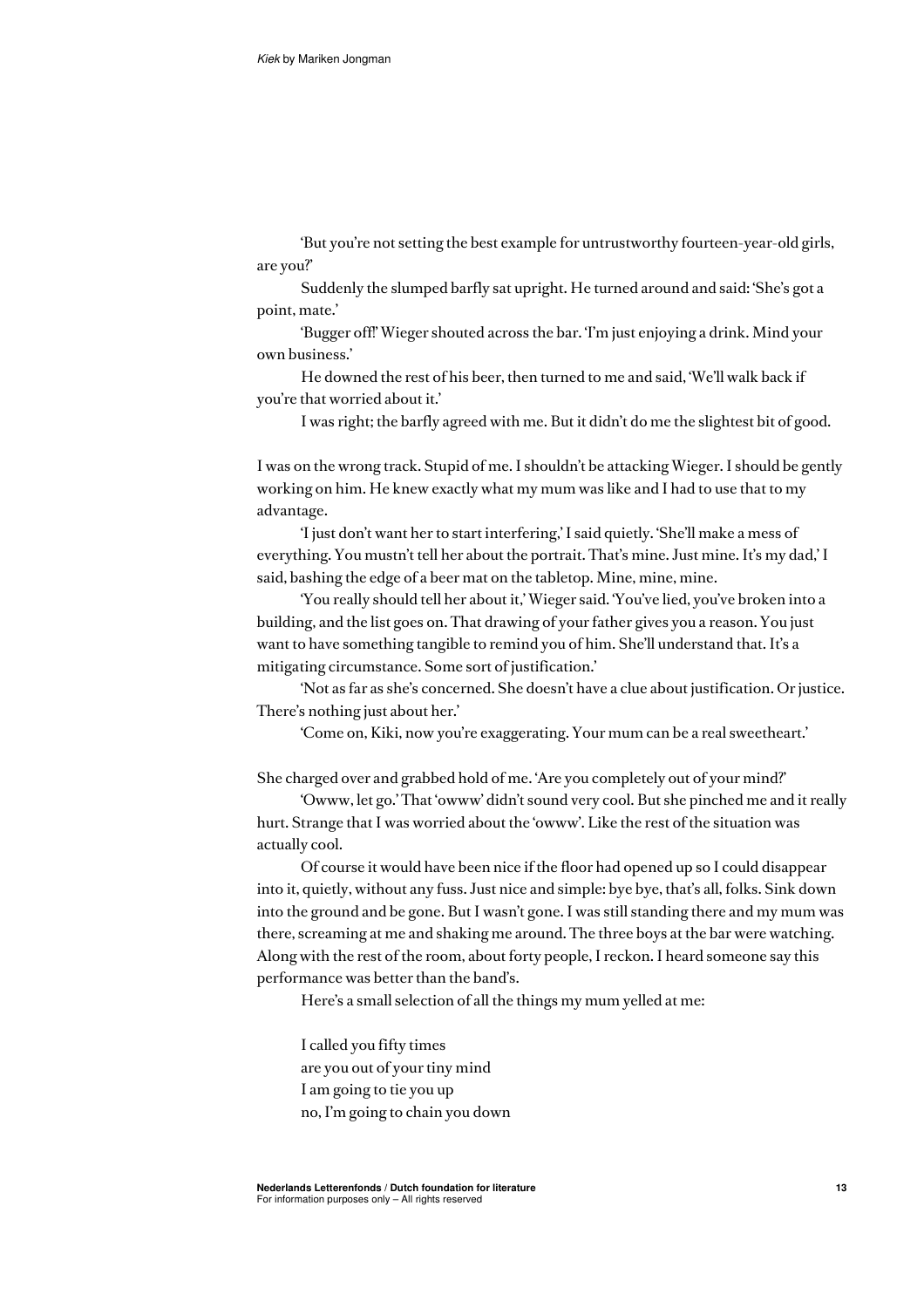don't go thinking I'll ever set you free or that I'll ever let you do anything else anything at all or let you talk me round ever again pulling your tricks on me, you selfish, selfish girl you can say goodbye to your life it's over over what kind of idiot do you think I am a pushover, a walkover some kind of moron I am not going to let you keep on taking the piss do you think I don't know what goes on what kinds of things happen in places like this

Suddenly she turned to Joris. No idea why she picked him, but that was what she did. She pointed at him and repeated what she'd said: 'Do you think I don't know what goes on in places like this?'

Joris stared at her as though she was some strange and fascinating natural phenomenon.

'I'm sure you know all about it,' he said. 'Who are you anyway, Kiki's sister or something? What's the problem? Chill a bit, girl!'

Something miraculous occurred. My mum chilled a bit.

'Kiki's only fourteen,' she said. 'I don't want her hanging around this kind of place at night.'

Now she sounded just like Nan. But I wasn't going to tell her that. And I was too occupied with my blocks of shame. One piled on top of another to create a huge wall of shame, so high you couldn't see over the top.

'Hey, I thought you said you were sixteen?' Joris said. Boinnk. Another block on the wall.

She dragged me outside. I cycled after her. At every junction I thought: I'm going to take this turning, ride away into the distance and never come back again. I'd rather freeze to death in a filthy doorway than stay with her. I wouldn't freeze to death anyway. The flames of hate would keep me warm for all eternity.

But I didn't do it. I didn't take a turning. I cycled mechanically after her. It was as though my body had no will of its own and could only carry out her commands.

When we got home, Mum didn't say a word. I headed upstairs and went to bed as quickly and as quietly as possible.